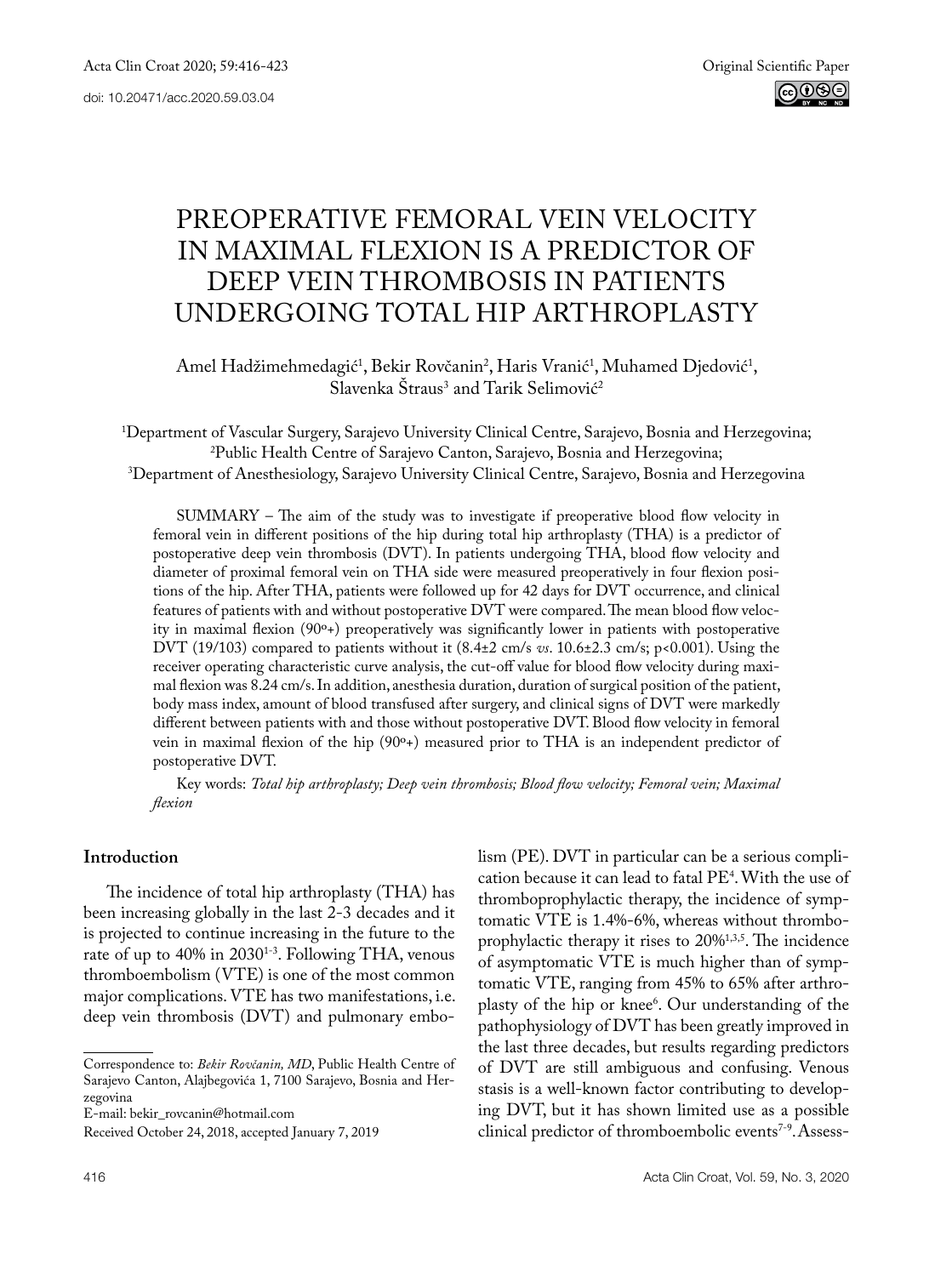ment of preoperative Doppler ultrasonography vein flow velocity and its role in postoperative DVT occurrence in surgery patients had a limited use in the past. There are a small number of studies of vein flow velocity and its role in postoperative DVT. Some studies were conducted in laparoscopic, gastric bypass and inguinal hernioplasty patients, where vein flow velocity was followed up postoperatively as a predictor factor of postoperative DVT, without assessing preoperative vein flow velocity<sup>10-12</sup>. During THA, the lower limb is placed in many different positions, of which in some positions such as hyperflexion the veins can be compressed and blood flow velocity decreased, leading to vein stasis, possible thrombus formation, and consequent DVT and VTE13-15.

Given the steady increase in the incidence of THA procedures, as well as the high rate of postoperative DVT, it is necessary to find ways to improve the existing preoperative and prophylactic strategies for patients undergoing THA. Therefore, in this study, we aimed to investigate if preoperative blood flow velocity in the proximal femoral vein in different flexion positions of the hip used during THA could be used as a predictor of postoperative DVT in patients undergoing THA. For this purpose, we measured preoperative ultrasonic blood flow velocity and diameter of proximal femoral vein in different flexion positions of the hip, and evaluated it with respect to the occurrence of postoperative DVT.

## **Patients and Methods**

This was a single-center study conducted from January 2011 to October 2013. The investigation was designed as a prospective observational clinical cohort study. The study was approved by the institutional Ethics Committee and an informed consent was obtained from all patients. Patients admitted for THA were included in the study. Exclusion criteria were as follows: history of DVT, thrombophlebitis, previous hip operations, congestive heart failure, chronic kidney disease, morbid obesity (body mass index, BMI ≥32.0), cerebrovascular disease, coagulopathy, malignant disease, liver disease, chronic arterial insufficiency (stage ≥II), and restricted hip mobility (impossible to flex hip more than 90º).

Preoperatively, we performed Doppler ultrasonography examination in B-mode and color Doppler ul-

trasonography in four positions: full extension (0º), semi flexion (30-60º), flexion (90º) and maximal flexion (90º+) of the hip at the planned surgical site and in supine position. Subsequently, we measured maximal blood flow velocity in femoral vein in maximal proximal position, distally of the confluence of profound femoral vein, as it was possible due to anatomic characteristics of the patient, and perpendicular angle of the sound to the vein, as well as femoral vein diameter. In addition, all lower limb veins at the surgical site were evaluated for thrombosis. Each patient was placed in a simulated position and on the side of the planned hip surgery after 5-minute ultrasonography using the GE Volusion 730 pro ultrasound model with 7.5-10 MHz linear probe had been performed. The hip was fixed in a simulated position during ultrasound examination by assistance of a second examiner, holding the heel and the knee. All variables were measured by the same vascular surgeon three times and the mean value was obtained.

During THA, we measured the duration of anesthesia (in minutes), from the moment the patients lost their consciousness until the moment they were able to respond to questions. Total duration of all forced surgery positions (in minutes) and the amount of blood administered after surgery were also measured. All surgeries were performed using general anesthesia. From 10-12 hours after THA and until discharge, all patients were early mobilized and received pharmacological thromboprophylaxis with low molecular weight heparin (LMWH, 40 mg subcutaneously). After discharge, all patients continued receiving LMWH until day 42, and after that continued taking acetylsalicylic acid 100 mg daily for one year. On postoperative day 1, patients started with their rehabilitation program and were mobilized in their room.

Their BMI was measured at admission to our department. Laboratory tests of international normalized ratio (INR), activated partial thromboplastin time (APTT), blood cell count and hemoglobin level were collected both preoperatively, 7 days prior to THA, and postoperatively on days 1, 3, 7, 12, 21 and 42. At the same postoperative visits, ultrasound status of lower limb veins and signs of DVT, as well as clinical signs of DVT (edema, pain, palpable cord, venous dilatation, warmth) were also assessed on the same side of THA, using the same methods as those employed preoperatively. All amounts of blood transfusion administered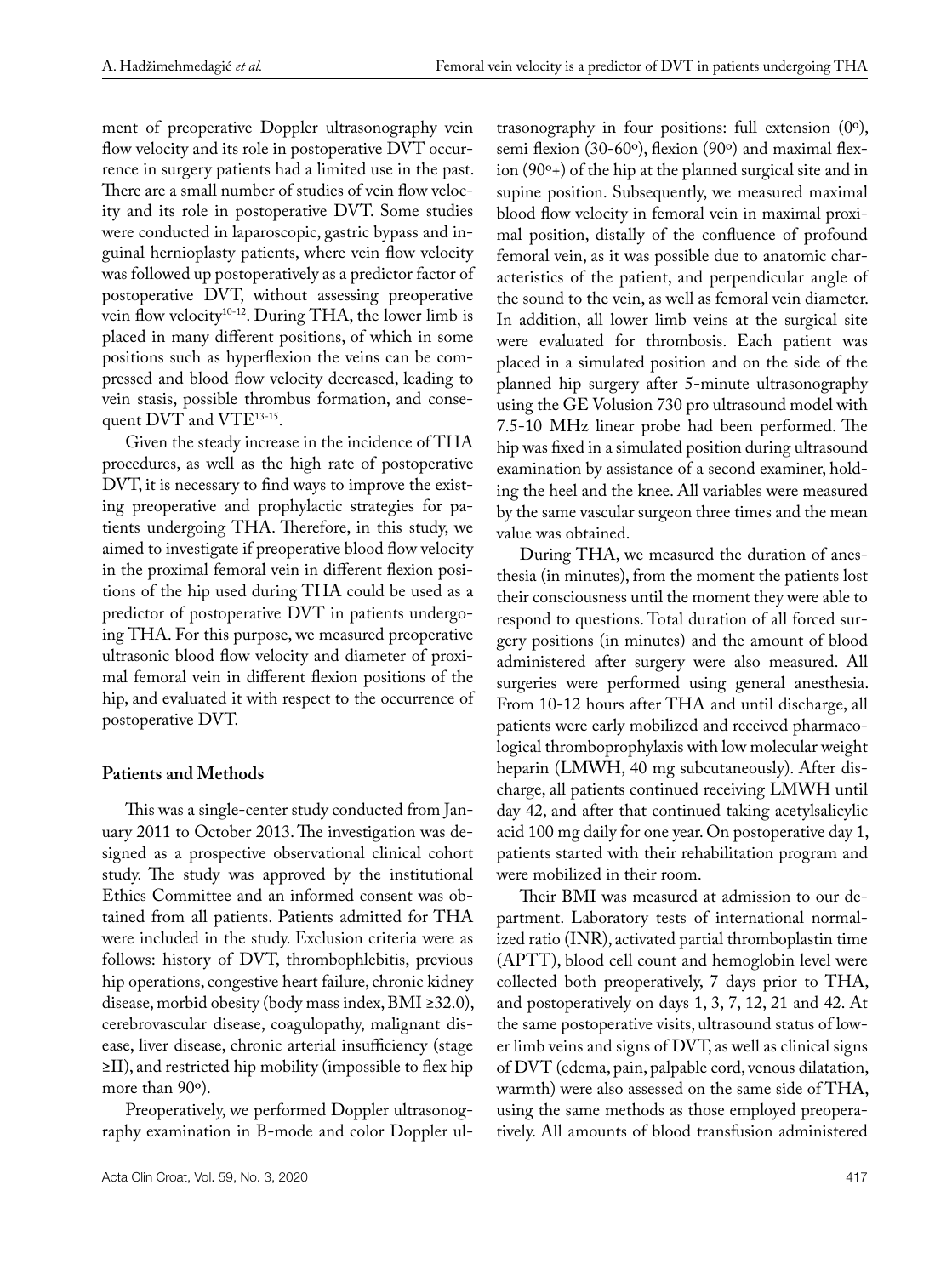|                                        | <b>DVT</b>        | non-DVT           | p     |
|----------------------------------------|-------------------|-------------------|-------|
| $\mathsf{n}$                           | 19                | 84                |       |
| Age, yrs, mean (SD)                    | 58.8 (14.1)       | 55.77 (14.1)      | 0.407 |
| Men, n                                 | 4                 | 22                | 0.642 |
| Clinical signs of DVT, n               | 15                | 26                | 0.001 |
| Anesthesia duration, min, mean (SD)    | 197.6(52.1)       | 154.3 (36.8)      | 0.001 |
| Position duration, min, mean (SD)      | 99.7 (41.7)       | 66.3(24.3)        | 0.001 |
| BMI, kg/m <sup>2</sup> , mean (SD)     | 27.6(2.4)         | 26.3(2.2)         | 0.034 |
| RBC, $x10^{12}/L$ , mean (SD)          | 4.6(0.4)          | 4.7(0.4)          | 0.5   |
| $WBC, x10^9/L, \text{mean (SD)}$       | 6.9(1.4)          | 7.3(1.5)          | 0.364 |
| PBC, $x10^9/L$ , mean (SD)             | 252.8(31.1)       | 258.5 (58.8)      | 0.684 |
| INR, mean (SD)                         | 0.96(0.13)        | 0.92(0.14)        | 0.31  |
| APTT, mean (SD)                        | 28.6(2.9)         | 28.9(2.8)         | 0.668 |
| Transfusion D0, mL, mean (n, SD)       | 597.4 (18, 439.5) | 623.2 (81, 205.3) | 0.626 |
| Transfusion $D0+$ , mL, mean $(n, SD)$ | 220.8 (15, 304.4) | 160.1 (23, 297.9) | 0.001 |

*Table 1. Comparison of demographic and clinical characteristics*

SD = standard deviation; DVT = deep vein thrombosis; BMI = body mass index; RBC = red blood cell count; WBC = white blood cell count; PBC = platelet blood count; INR = international normalized ratio; APTT = activated partial thromboplastin time; D0 = intraoperative; D0+ = postoperative

were recorded. D-dimer was postoperatively collected only in patients who had clinical or ultrasonic signs of DVT, and were clinically suspected of or had a confirmed diagnosis of PE. All patients suspected of PE underwent computer tomography (CT) angiography of the chest.

For statistical analysis, patients were divided into DVT and non-DVT groups based on the occurrence of DVT confirmed by Doppler ultrasound.

## *Statistical analysis*

Statistical analyses were performed by use of Med-Calc for Windows, version 12.6.1.0. (MedCalc Software, Mariakerke, Belgium). Continuous variables were expressed as mean ± standard deviation (SD). We compared demographic and baseline clinical characteristics between DVT and non-DVT groups using Student's t-test for continuous variables. The  $\chi^2$ -test was used to compare categorical variables. Blood flow velocity and proximal femoral vein diameter on the side of hip surgery, anesthesia duration and all forced surgical position duration as predictive tests were assessed by the receiver operating characteristic (ROC) curve analysis. We divided patients into two groups with values equal or lower than cut-off value and with values higher than cut-off value, and calculated relative

risk (RR) of developing DVT. The sensitivity and specificity of clinical signs for diagnosing DVT were calculated. To identify independent predictor of postoperative DVT, an appropriate predictor model was established by logistic regression analysis. The probability value of <0.05 was considered statistically significant.

# **Results**

During the study period from January 2011 to October 2013, we enrolled 139 patients, of which 36 were excluded. Thus, a total of 103 patients, 77 women and 26 men, were included in the study. Their mean age was 56.33±14.04 years. DVT was detected in 19 (18.4%) patients (DVT group) using color Doppler. The mean time of DVT detection was 19±7.8 postoperative days. The number and localization of detected DVT were as follows: 6 in soleal vein, 5 in tibial veins, 5 in popliteal vein, and 6 in femoral vein. In three patients, DVT was detected in more than one vein. In 84 (81%) patients (non-DVT group), DVT was not detected during 42 days of postoperative follow up.

Demographic and clinical characteristics of patients divided into two groups based on the occurrence of postoperative DVT are shown in Table 1. Fifteen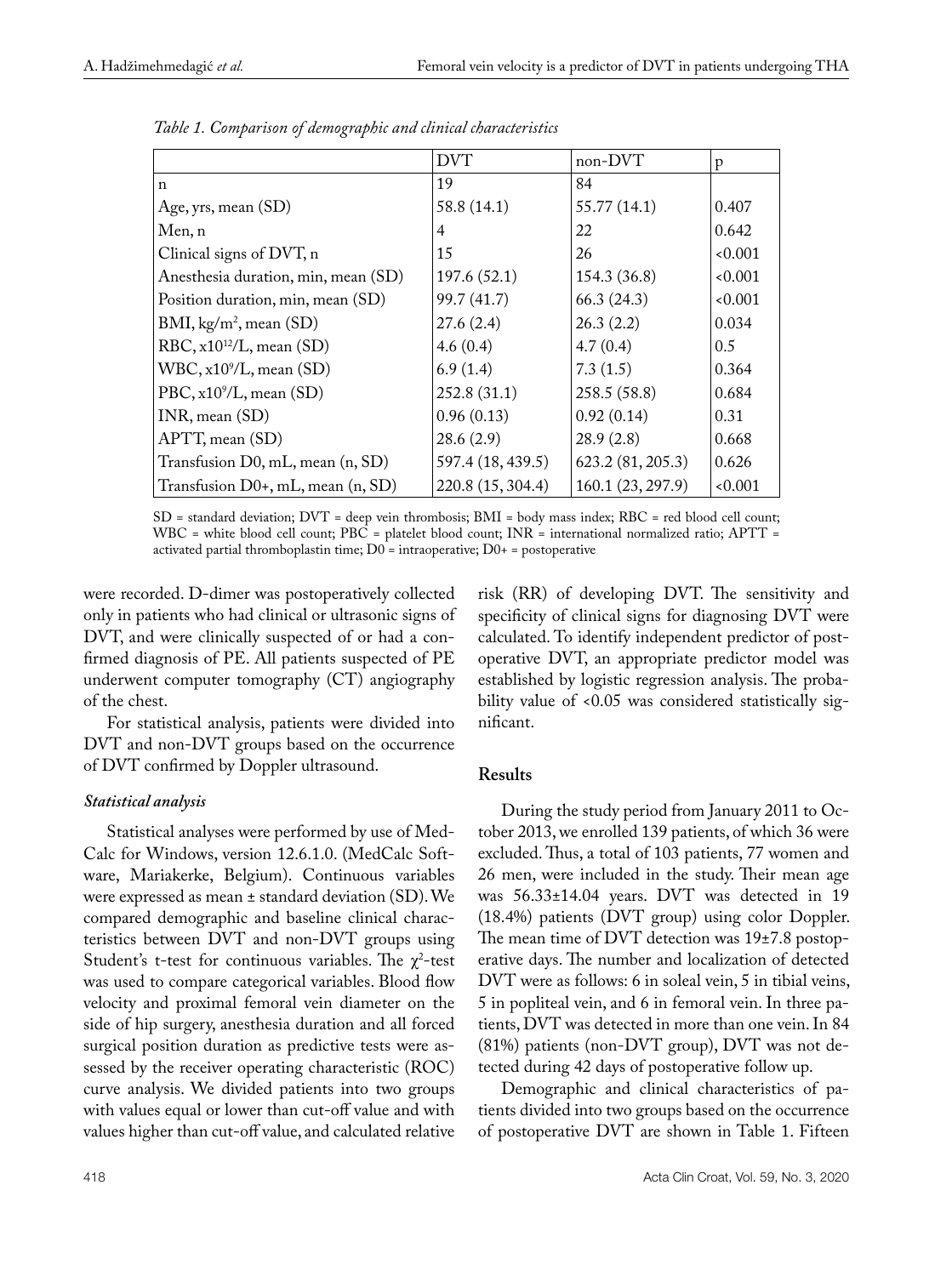|                                          | <b>DVT</b>   | non-DVT      | D     |
|------------------------------------------|--------------|--------------|-------|
| Flow $0^{\circ a}$ , cm/s, mean (SD)     | 18.57 (3.98) | 19.29 (3.82) | 0.462 |
| Diameter 0°, mm, mean (SD)               | 9.36(0.70)   | 9.47(0.90)   | 0.592 |
| Flow $30-60^{\circ}$ , cm/s, mean $(SD)$ | 18.68 (2.42) | 20.24(3.60)  | 0.072 |
| Diameter 30-60°, mm, mean (SD)           | 9.22(1)      | 9.11(0.75)   | 0.604 |
| Flow $90^\circ$ , cm/s, mean $(SD)$      | 9.97(0.82)   | 9.95(0.84)   | 0.066 |
| Diameter 90°, mm, mean (SD)              | 13(1.80)     | 14.1(2.40)   | 0.92  |
| Flow $90^\circ$ +, cm/s, mean (SD)       | 8.4(2)       | 10.6(2.30)   | 0.001 |
| Diameter $90^{\circ}$ +, mm, mean (SD)   | 10.4(1)      | 10.4(0.96)   | 0.992 |

| Table 2. Flow velocity and vein diameter |  |
|------------------------------------------|--|
|------------------------------------------|--|

 $^{\circ}$ angle of surgical position; DVT = deep vein thrombosis; SD = standard deviation

(78.9%) patients in DVT group and 26 (30.9%) patients in non-DVT group presented with clinical signs, at least one sign, of DVT. The sensitivity and specificity of any of the clinical signs of DVT was 78.95% and 69.05%, respectively. Anesthesia duration, duration of all forced surgical positions, BMI, amount of blood administered after surgery, and any of the clinical signs of DVT were markedly different between DVT and non-DVT groups, whereas other characteristics did not differ between the groups (Table 1). In maximal flexion  $(90^{\circ}$ +), blood flow velocity was significantly lower in DVT group as compared with non-DVT group (8.4±2 cm/s *vs*. 10.6±2.3 cm/s; p≤0.001). In other positions, there was no significant difference between the groups (Table 2). Postoperative non-fatal PE occurred in eight (7.78%) patients, including one (5.26%) patient in DVT group and seven (8.33%) patients in non-DVT group (p=0.65).

Logistic regression analysis showed blood flow velocity in proximal femoral vein in maximal flexion to be an independent predictor of DVT (odds ratio (OR) -0.6066; 95% confidence interval (95% CI) 0.439- 0.8381; p=0.0024). ROC analysis indicated the cut-off value of blood flow velocity in proximal femoral vein in maximal flexion to be 8.24 cm/s, with sensitivity of 63.2% and specificity of 88.1% (Table 3, Fig. 1).

Blood flow velocity value equal or less than cut-off value was recorded in 63.2% of DVT patients and 11.9% of non-DVT patients. The RR of developing DVT depending on the cut-off value of blood flow velocity in maximal flexion was 5.3 (p<0.001).

In addition, ROC analysis indicated the cut-off value of anesthesia duration to be 195 min, for all forced surgical position duration 80 min, and diameter

of proximal femoral vein in maximal flexion 10.88 mm (Table 3, Fig. 1). The RR of developing DVT depending on the cut-off value of anesthesia duration was 4.8 (p<0.001), of all forced surgical position duration 3.4 (p<0.001), and of diameter of proximal femoral vein in maximal flexion  $1.48$  (p=0.23).

#### **Discussion**

To our knowledge, this is the first study of this kind in patients undergoing THA. With regard to postoperative DVT occurrence, we assessed preoperative hemodynamic features of proximal femoral vein in different flexion positions of the hip during THA. This study showed preoperative blood flow velocity in proximal femoral vein at the surgical side in maximal flexion (90º+) of the hip to be an independent predictor of postoperative DVT in patients undergoing THA. The cut-off value of blood flow velocity for the increased risk of DVT was 8.24 cm/s.

Venous stasis is a well-known part of Virchow triad, contributing to DVT<sup>7</sup>. However, clinical assessment of preoperative vein flow as a predictor of possible postoperative DVT was not used in practice. A small number of studies were conducted with ultrasonographic assessment of vein blood flow, with small groups of patients and limited supporting evidence9 . In this study we demonstrated that femoral vein flow velocity in maximal flexion of the hip was slower in DVT group than in non-DVT group (8.4 cm/s *vs*. 10.6 cm/s; p<0.001).

One of the factors that contribute to femoral vein stasis is position of the lower limb during THA. Depending on the surgical approach for THA, the lower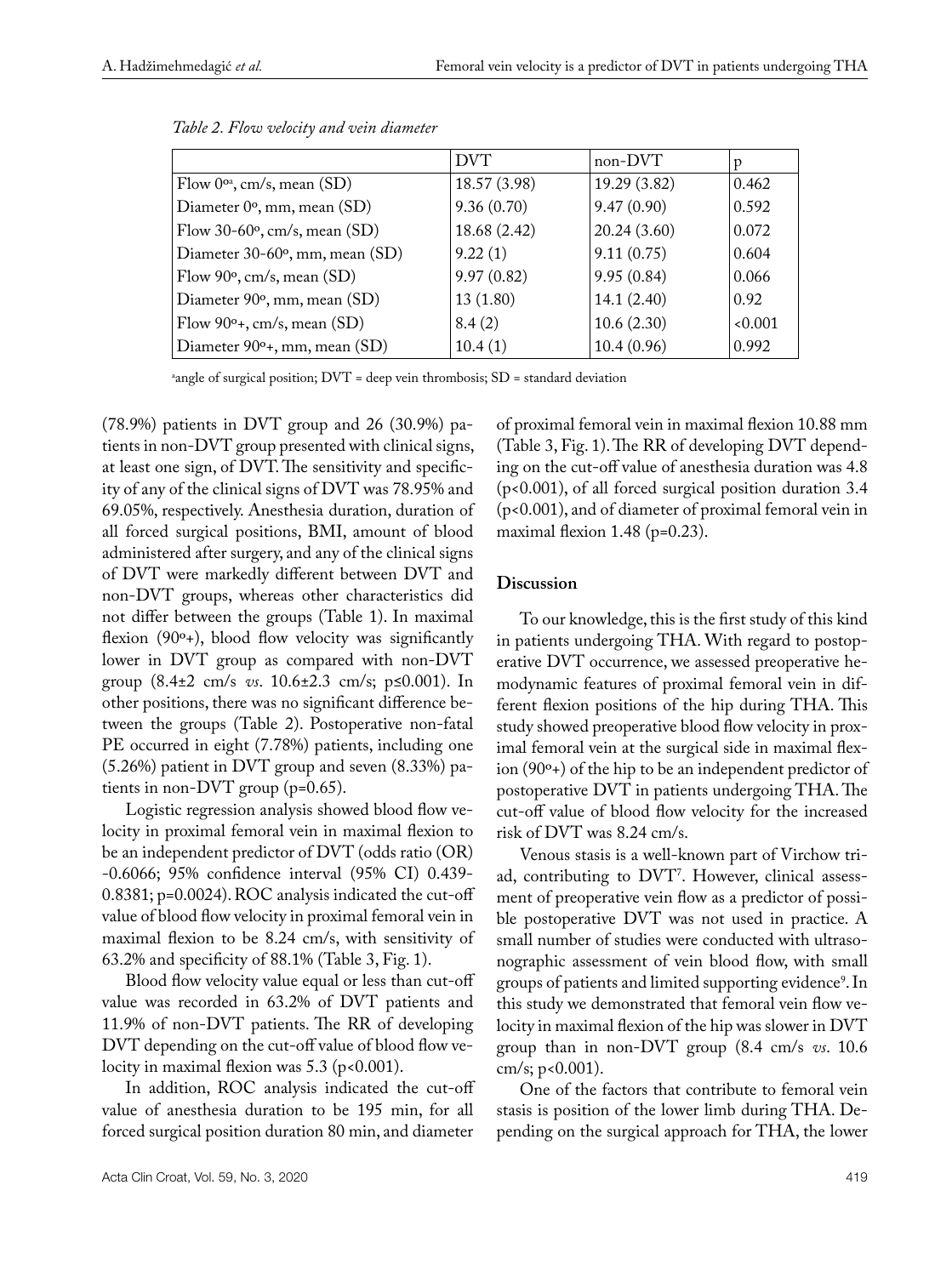| Variable                                     | $Cut$ -off | <b>ACU</b> | Sensitivity (%) | Specificity $(\% )$ | D     |
|----------------------------------------------|------------|------------|-----------------|---------------------|-------|
| Blood flow velocity 90 <sup>o</sup> + (cm/s) | ≤ $8.24$   | 0.77       | 63.2            | 88.1                | 0.001 |
| Anesthesia duration (min)                    | >195       | 0.75       | 68.4            | 85.7                | 0.001 |
| Position duration (min)                      | >80        | 0.72       | 68.4            | 79.8                | 0.005 |
| Diameter of vein 90 <sup>o</sup> + (mm)      | >10.88     | 0.52       | 42.1            | 71.4                | 0.764 |

*Table 3. Results of ROC analysis in detection of DVT*

ROC = receiver operating characteristic curve; DVT = deep vein thrombosis; ACU = area under the curve; ACU 1 value represents perfect test and area of 0.5 worthless test



*Fig. 1. Receiver operating characteristic curve: ability of anesthesia (upper right panel) and all forced surgical position duration (upper left panel); diameter (lower right panel) and blood flow velocity of proximal femoral vein in maximal flexion (lower left panel) to predict deep vein thrombosis during 42-day follow up.*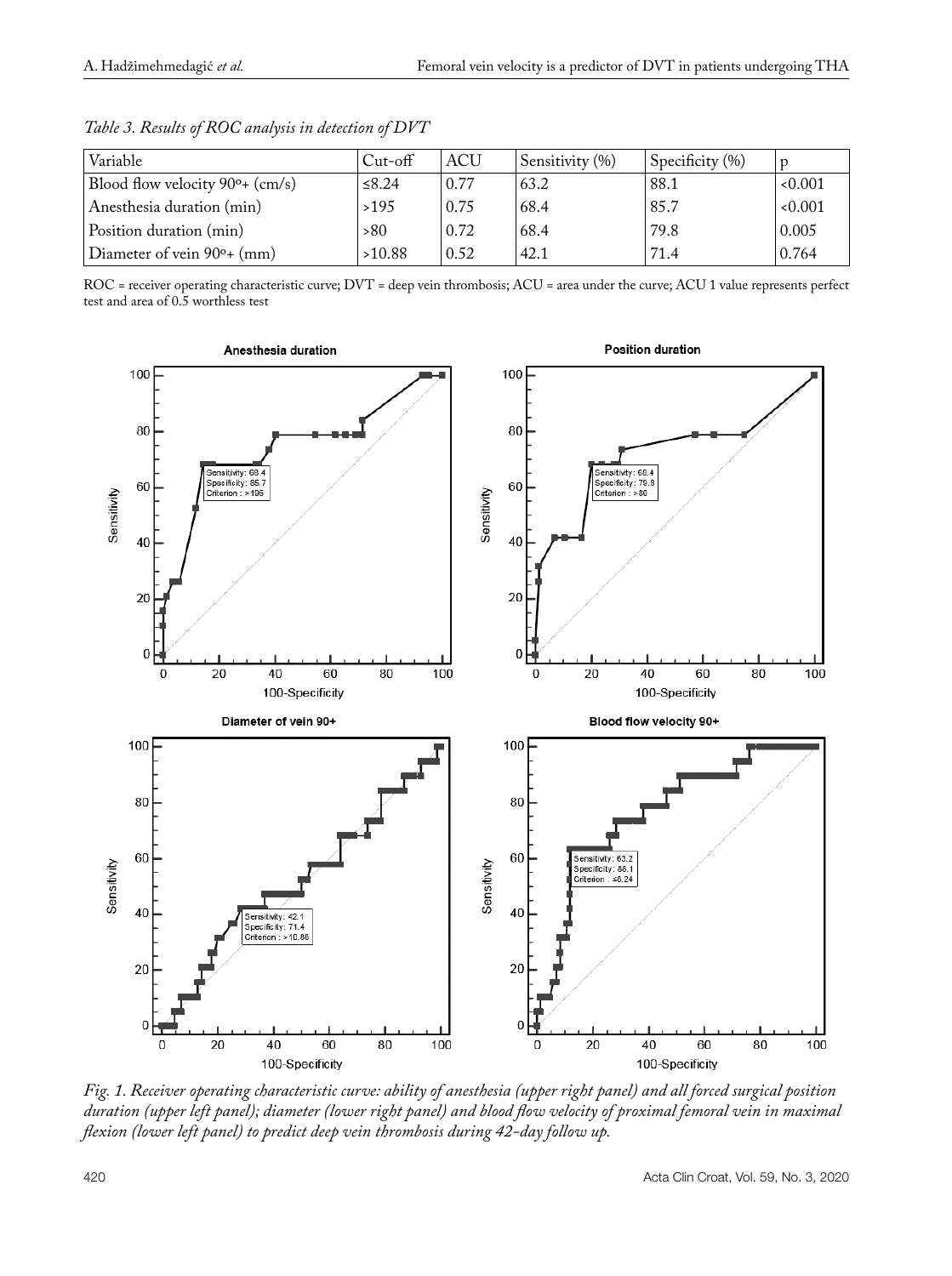limb is placed in many positions during THA, from hyperextension to maximal flexion, leading to decrease in blood flow velocity in the femoral vein<sup>16</sup>. Studies in cadavers showed that in flexion and adduction position of the lower limb during THA, femoral vein is occluded13,16.In a study of laparoscopic and open gastric bypass surgery, it was also shown that surgical positions of the patient could lead to vein stasis<sup>11</sup>. In 12 healthy men aged 20-50 years who were positioned in colorectal surgery positions with 0º, 30º, 60º, 90º of hip flexion and abduction, the diameter of proximal femoral vein was shown to become smaller as the hip flexion advanced, leading to increase in femoral vein flow velocity<sup>17</sup>. These findings partially disagree with our results because our data demonstrated that the diameter of femoral vein was decreasing and flow velocity getting faster as the hip was more flexed at 30-60º position. However, in 90º position the vein diameter is larger and the velocity is slower than in the 30-60º position. This could be explained by flexion position only without abduction and the influence of hydrostatic pressure in 90º position on the common femoral vein (CFV). As the hip gets hyperflexed at 90º+, the influence of hydrostatic pressure on femoral vein compression is smaller, which leads to smaller femoral vein diameter. When it comes to blood flow velocity, it decreased in DVT group and increased in non-DVT group, possibly due to more CFV occlusion in DVT group (Table 2).

Diagnosing DVT can be a challenging task. It can present as either symptomatic or asymptomatic form. The incidence of asymptomatic DVT after THA is estimated to be 45%-65%, i.e. higher than the symptomatic form; thus, it is the greatest challenge to identify DVT in an asymptomatic patient in due time for diagnostic testing to prevent possible PE6 . However, clinical signs are not sufficient for DVT detection and color Doppler ultrasonography is widely used by clinicians in spite of documented limitations for DVT detection<sup>18</sup>. It should be performed in every patient with possible or suspected DVT. The sensitivity and specificity of color Doppler detection of DVT is 91%-100% and 95%-99%, respectively<sup>18,19</sup>. In our study, 15 patients in DVT group presented with at least one clinical sign of DVT, with sensitivity of 78.95% and specificity of 69.05% for clinical signs of DVT, confirmed on color Doppler ultrasonography.

In addition to difference in blood flow velocity in maximal flexion, patients with and without postopera-

tive DVT also differ in the amount of transfused blood. Interestingly, our data suggest that the amount of blood transfused after THA was significantly higher in DVT as compared with non-DVT group (220.8±304.4 *vs*. 160.1±297.9 mL; p<0.001). In line with our results, Gray and Mackie<sup>20</sup> report that significantly more blood was transfused to patients with DVT compared to patients without DVT after THA. In addition, in a more recent study that included 21,943 patients undergoing colorectal resection, increased blood transfusion was associated with the occurrence of VTE21. These findings are expected because it is known that, in a surgically damaged tissue, blood transfusion can even more activate thrombus formation than endothelial damage only, and lead to DVT<sup>21</sup>. In practice, this is of relevance because it is estimated that 21%-70% of total knee replacement and THA patients undergo transfusion $^{22}$ . In addition, Joy and Bennet<sup>23</sup> suggest that only 23% of patients receive appropriate blood transfusion after primary THA.

When it comes to the incidence of PE, there was no significant difference between DVT and non-DVT groups in our study. Some studies have shown that development of DVT and PE after orthopedic procedures is mutually independent<sup>24</sup>. Finding the source of acute PE can be challenging; less than 30% DVT is found in acute PE18.

Our study also demonstrated that both the duration of anesthesia and duration of all forced surgical positions were significantly longer in patients with postoperative DVT compared to non-DVT group (197.6±52.1 *vs*. 154.3±36.8 min; p<0.001 and 99.7± 41.7 *vs*. 66.3±24.3 min; p<0.001, respectively) (Table 3, Fig. 1). This is in line with the study that included 86,571 patients that underwent orthopedic surgeries, and showed the duration of surgery, including anesthesia duration to be an independent risk factor for the development of DVT<sup>25</sup>. Surgical teams need to pay due attention to surgical position and anesthesia duration during THA. The surgery must be well planned to avoid prolonging of anesthesia and surgery time to reduce the risk of postoperative DVT.

There are many patient-specific characteristics that can contribute to DVT after THA. A meta-analysis of ten risk factors for VTE after THA has shown that the history of VTE carries the highest risk of DVT after THA, and other factors are varicose veins, chron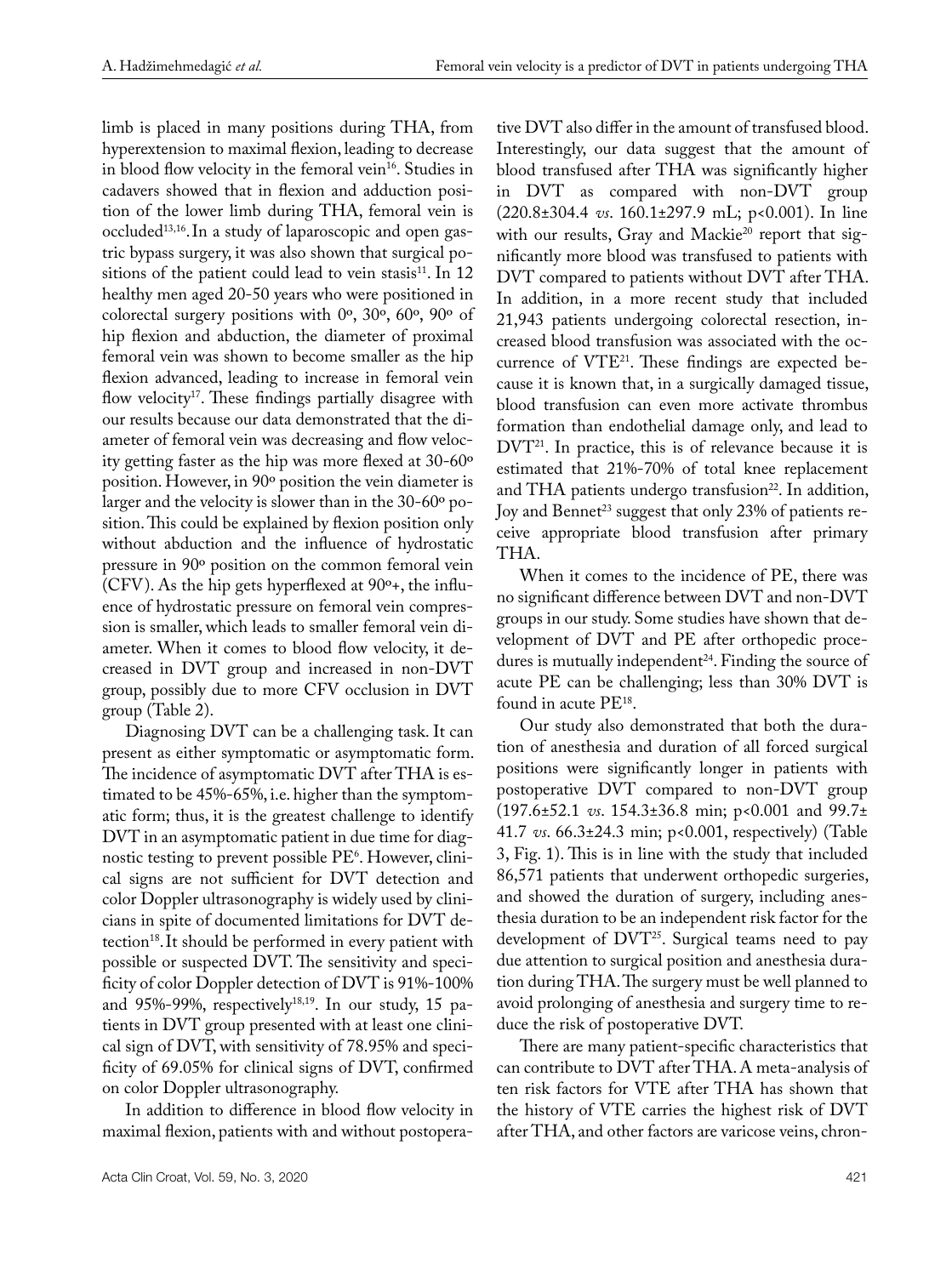ic heart failure, black race, BMI over 30, malignancy, hypertension, age over 80, diabetes mellitus and female gender<sup>26</sup>. Obesity has been found to decrease antithrombin III levels and fibrinolytic activity and increase prothrombotic factors<sup>26</sup>. Our study also confirmed that BMI was higher in patients with postoperative DVT.

#### *Limitations*

The major limitation of this study was small sample size because it was a single center study with patients from a small geographic area and because many patients were not eligible for the study due to the strict exclusion criteria. Another limitation was that during preoperative ultrasonography, femoral vein blood velocity measurement was performed only in the leg on the THA side; differences in blood flow between legs can exist, and pulmonary thromboembolism can occur from the other side. In addition, our postoperative follow up was only 42 days. D-dimer was measured only in patients with symptomatic or ultrasound-confirmed DVT or pulmonary thromboembolism. Asymptomatic pulmonary thromboembolism was not determined; CT angiography was not performed in all patients. Varicose veins, one of the important risk factors for DVT, were not considered in our study.

## **Conclusion**

In conclusion, preoperative blood flow velocity in femoral vein in maximal flexion of the hip (90º+) on the THA side is a predictor of postoperative DVT. Our results suggest that patients with vein blood flow velocity in maximal flexion of the hip of less than 8.24 cm/s are at a higher risk of postoperative DVT. To prevent DVT and its potential fatal complications, these patients require intensive postoperative care. THA should be performed within 80 min, and anesthesia should be shorter than 195 min to avoid postoperative DVT risk. However, more clinical studies are required to completely understand the pathophysiology of slow vein blood flow and DVT occurrence depending on the hip position.

## *Acknowledgments*

We are thankful to our Department staff for helping us in this study. We also thank Assoc. Prof. Aida Kulo-Ćesić, MD, PhD, for valuable suggestions in preparing this manuscript. For technical support, we are thankful to Jasmina Suko and Meliha Hadžimehmedagić.

#### **References**

- 1. Pedersen AB, Sorensen HT, Mehnert F, Overgaard S, Johnsen SP. Risk factors for venous thromboembolism in patients undergoing total hip replacement and receiving routine thromboprophylaxis. J Bone Joint Surg Am. 2010;92(12):2156-64, https://doi.org/10.2106/JBJS.I.00882.
- 2. Singh JA. Epidemiology of knee and hip arthroplasty: a systematic review. Open Orthop J. 2011;5:80-5, https://doi.org/1 0.2174/1874325001105010080.
- 3. Glassou EN, Pedersen AB, Hansen TB. Is decreasing mortality in total hip and knee arthroplasty patients dependent on patients' comorbidity? Acta Orthop. 2017;88(3):288-93, https:// doi.org/10.1080/17453674.2017.1279496.
- 4. Marušić S, Knežević A, Bačić Vrca V, *et al*. Implementation of venous thromboembolism prophylaxis guidelines in clinical practice: a retrospective study in two Croatian hospitals. Acta Clin Croat. 2017;56(4):657-62, https://doi.org/10.20471/ acc.2017.56.04.12
- 5. Abe K, Yuda S, Yasui K, Okubo A, Kobayashi C, Muranaka A, *et al*. Soleal vein dilatation assessed by ultrasonography is an independent predictor for deep vein thrombosis after major orthopedic surgery. J Cardiol. 2017;69(5):756-62, https://doi. org/10.1016/j.jjcc.2016.07.004.
- 6. White RH, Henderson MC. Risk factors for venous thromboembolism after total hip and knee replacement surgery. Curr<br>Opin Pulm Med.  $2002;8(5):365-71$ , https://doi. Opin Pulm Med. 2002;8(5):365-71, org/10.1097/00063198-200209000-00004.
- 7. Thomas DP. Venous thrombogenesis. Annu Rev Med. https://doi.org/10.1146/annurev. me.36.020185.000351.
- 8. Sasaki K, Miura H, Takasugi S, Jingush S, Suenaga E, Iwamoto Y. Venous hemodynamic alterations in lower limbs undergoing total joint arthroplasty. Am J Orthop. 2009;38(8):E137-40.
- 9. Jensen CT, Chahin A, Amin VD, Khalaf AM, Elsayes KM, Wagner-Bartak N, *et al*. Qualitative slow blood flow in lower extremity deep veins on Doppler sonography: quantitative assessment and preliminary evaluation of correlation with subsequent deep venous thrombosis development in a tertiary care oncology center. J Ultrasound Med. 2017;36(9):1867-74, https://doi.org/10.1002/jum.14220.
- 10. Morrison CA, Schreiber MA, Olsen SB, Hetz SP, Acosta MM. Femoral venous flow dynamics during intraperitoneal and pre-<br>peritoneal laparoscopic insufflation. Surg Endosc. peritoneal laparoscopic insufflation. Surg Endosc. 1998;12:1213-6, https://doi.org/10.1007/s004649900823.
- 11. Nguyen NT, Cronan M, Braley S, Rivers R, Wolfe BM. Duplex ultrasound assessment of femoral venous flow during laparoscopic and open gastric bypass. Surg Endosc. 2003;17(2):285- 90, https://doi.org/10.1007/s00464-002-8812-z.